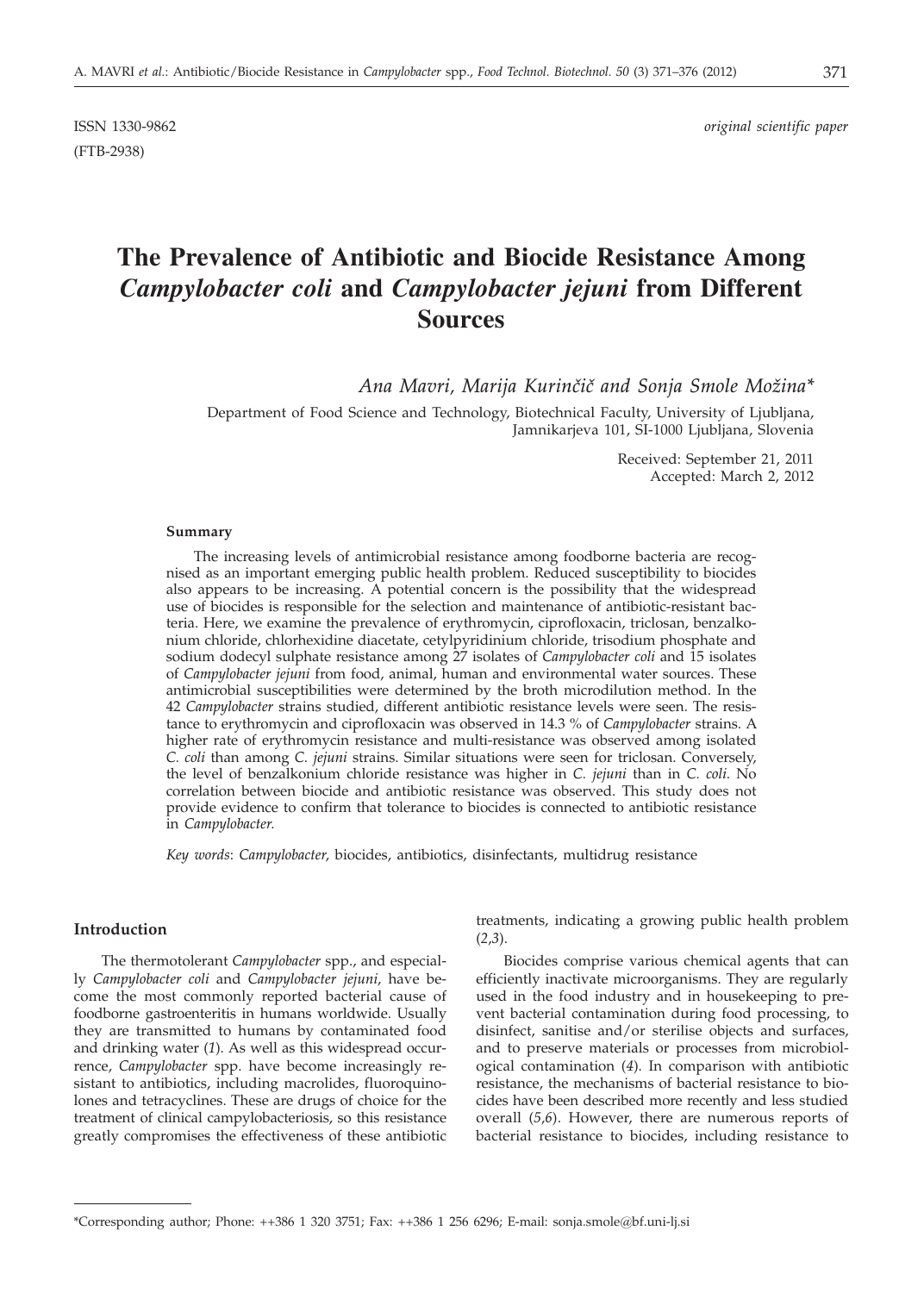triclosan, quaternary ammonium compounds, chlorhexidine and trisodium phosphate (*7–9*).

A potential concern is the possibility that mechanisms providing resistance to biocides may also provide cross- -protection against the activity of antibiotics. Antibiotic resistance mechanisms, such as reduced cellular uptake, drug efflux and inactivation, and mutation at a target site, can also apply to biocides (*6*,*10*). A possible link between biocide and antibiotic resistances in bacteria has been reported in several studies (*11–13*). However, contrary evidence has appeared in the literature to suggest that this phenomenon does not cause a real problem in practice (*14–16*).

There is a lot of data relating to biocide resistance among many different bacteria, like *Salmonella, Listeria*, and *Pseudomonas* (*13*,*17*,*18*). However, little is known about biocide resistance in *Campylobacter* spp*.* In this study, we examine the prevalence of resistance among 27 *C. coli* and 15 *C. jejuni* isolates from food, animal, human and environmental water sources to a broad range of biocides: triclosan, benzalkonium chloride (BC), cetylpyridinium chloride (CPC), chlorhexidine diacetate (CHA) and trisodium phosphate (TSP). We also include the anionic surfactant sodium dodecyl sulphate (SDS), the microbicide with protein denaturing potency that is added to a large class of cleaning agents to assist in the cleaning (*19*,*20*). Due to the possibility that biocide resistance is linked to antibiotic resistance in bacteria, the prevalence of resistance to the clinically important antibiotics erythromycin and ciprofloxacin will also be examined.

## **Materials and Methods**

#### *Bacterial strains and growth conditions*

The 27 *C. coli* and 15 *C. jejuni* strains from food, animal, human and environmental water sources used in this study were isolated and identified phenotypically and by multiplex PCR based on amplification of the aspartokinase gene in *C. coli* and the hippuricase gene in *C. jejuni*, as described previously (*3*,*21*). The cultures were stored at –80 °C in brain-heart infusion broth (Biolife, Milan, Italy) with 20 % horse blood (Oxoid, Hampshire, UK) and 20 % glycerol (Kemika, Zagreb, Croatia) (*22*). The isolates were cultivated at 42 °C under micro-aerophilic conditions (3 %  $O_2$ , 10 %  $CO_2$  and 87 % N<sub>2</sub>) in gas-tight containers on Karmali or Columbia agar, supplemented with 5 % horse blood (Oxoid). *C. coli* ATCC 33559, *C. jejuni* ATCC 33560 and NCTC 11168 were used as reference.

## *Antimicrobial susceptibility testing*

The minimal inhibitory concentrations (MICs) of triclosan (Merck, Darmstadt, Germany), BC, CHA, CPC and TSP (Sigma-Aldrich, St. Louis, MO, USA), SDS (Invitrogen, Carlsbad, CA, USA), erythromycin (Sigma-Aldrich) and ciprofloxacin (Fluka, Buchs, Switzerland) were determined using the broth microdilution method. This was carried out in Müller Hinton broth (Oxoid) with inocula of 10<sup>6</sup> bacteria/mL using 96-well microtitre plates, as described previously (*23*). Ethanol (Merck) was used as the erythromycin and triclosan co-solvent, at concentrations previously shown to be non-inhibitory for bacterial cells.

Twofold serial dilutions of erythromycin, ciprofloxacin, triclosan and BC were used at concentrations of 0.016 to 512  $\mu$ g/mL, of CHA and CPC at 0.016 to 2  $\mu$ g/mL, of SDS at 0.125 to 1024 µg/mL, and of TSP at 0.5 to 64 mg/mL. The microtitre plates were incubated for 24 h at 42 °C under microaerophilic conditions. The MICs were defined as the lowest concentration of the antimicrobial drug where no viable cells were present, and they were determined on the basis of the fluorescent signal measured by the microplate reader (Tecan, Männedorf, Switzerland) after adding 20 µL CellTiter-Blue® Reagent (Promega, Madison, WI, USA) to the culture media, following the manufacturer's instructions. The assays were repeated twice in duplicate, to confirm the reproducibility of these MIC data.

The antibiotic resistance breakpoints were defined according to the recommendations of the Clinical and Laboratory Standards Institute (*24*). The breakpoints are shown in Table 1. Multi-resistance was defined as the resistance to erythromycin and ciprofloxacin. Sensitive strains were those susceptible to erythromycin and ciprofloxacin. *C. coli* ATCC 33559, *C. jejuni* ATCC 33560 and NCTC 11168 reference strains were used as susceptibility test control.

Table 1. The range of concentrations of biocides and antibiotics tested and breakpoints for antibiotics (according to CLSI (*24*))

| Biocide/antibiotic             | γ              | Resistance<br>breakpoint |
|--------------------------------|----------------|--------------------------|
|                                | $\mu$ g/mL     | $\mu$ g/mL               |
| triclosan                      | $8 - 64$       |                          |
| benzalkonium chloride (BC)     | $0.016 - 4$    |                          |
| cetylpyridinium chloride (CPC) | $0.25 - 4$     |                          |
| chlorhexidine diacetate (CHA)  | $0.063 - 2$    |                          |
| trisodium phosphate (TSP)      | 2000-16000     |                          |
| sodium dodecyl sulphate (SDS)  | 128-1024       |                          |
| erythromycin                   | $0.125 - 1024$ | >32                      |
| ciprofloxacin                  | $0.125 - 128$  | >4                       |

#### *Statistical analysis of MIC data*

Statistical analyses were performed with IBM® SPSS® software v. 17.0 (IBM Corporation, Armonk, NY, USA). The MICs of antimicrobial assays were compared with the independent samples *t*-test to prove or disprove the significance of the differences in resistance between *C. coli* and *C. jejuni*, and between strains sensitive and resistant to antibiotics, as well as between sensitive and multi-resistant strains. The correlation of antibiotic and biocide MIC distributions was compared by Pearson's  $\chi^2$ test. Results were considered significant when  $p \geq 0.05$ . A Pearson's correlation coefficient was calculated for the correlation matrix between biocide and antibiotic MIC distributions.

## **Results and Discussion**

In total, 42 *C. coli* and *C. jejuni* isolates from food, animal, human and environmental water sources were tested for their susceptibilities to erythromycin, ciproflox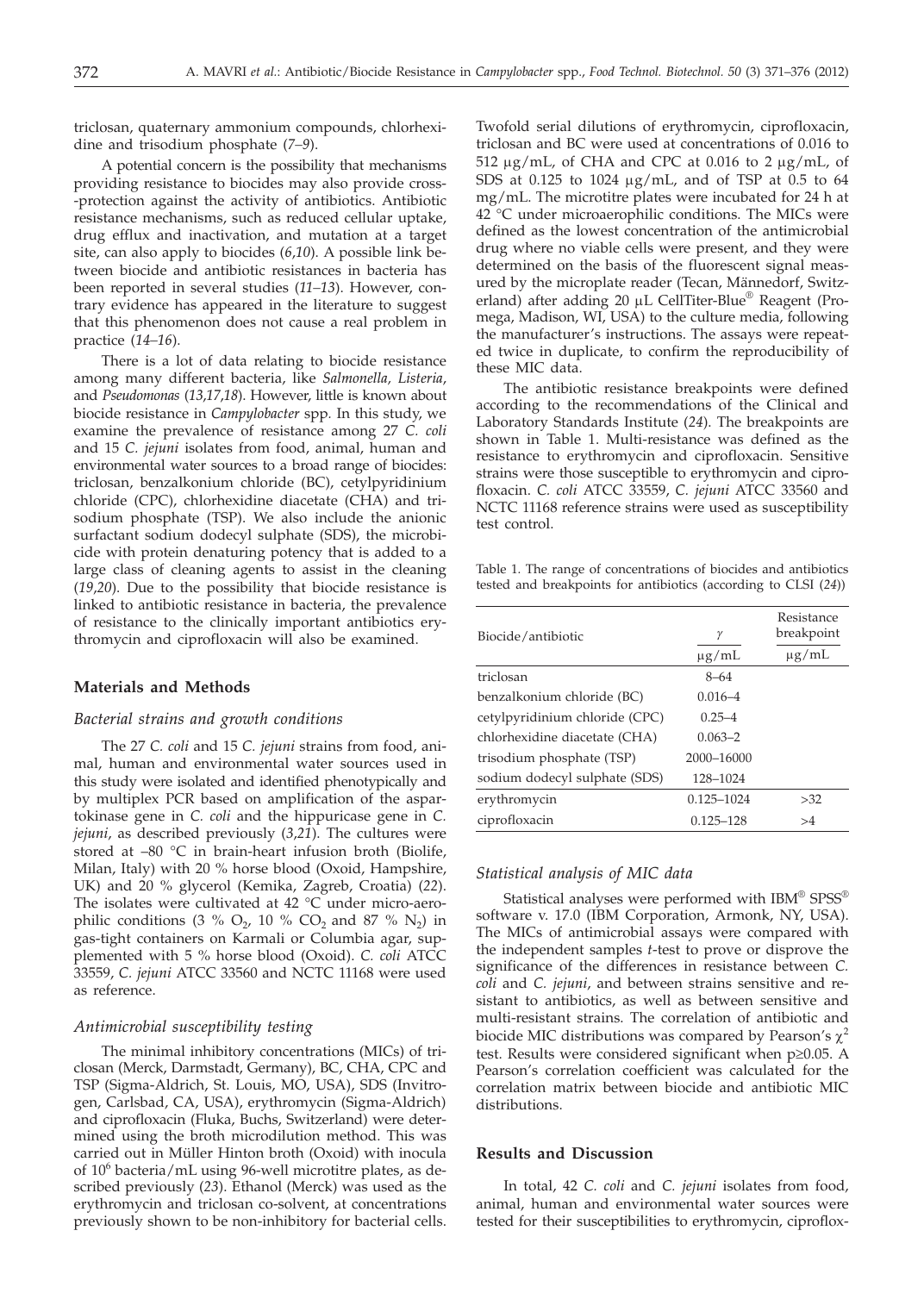acin, five biocides (triclosan, BC, CHA, CPC and TSP) and an anionic surfactant SDS. The range of concentrations for antibiotics and biocides (in twofold increases) and the breakpoints for antibiotics are shown in Table 1.

With regard to antibiotic resistances of these *Campylobacter* strains, 33 out of the 42 strains (78.6 %) were susceptible and 9 out of 42 (21.4 %) were resistant to erythromycin, and half of these strains tested (51.4 %) were resistant to ciprofloxacin. The resistance to both antibiotics tested was observed in 6 out of 42 (14.3 %) tested strains. The erythromycin resistance data determined in our previous study (*23*) were in some cases different from those obtained in the present study. Instability of the erythromycin resistance phenotype was observed in three *C. coli* strains: VC7114, VC110722 and VC110725. Erythromycin resistance (MIC>512  $\mu$ g/mL) was determined in strain VC7114 in our previous antimicrobial testing, while no resistance (MIC=1  $\mu$ g/mL) was seen in further investigations with the same method. Additionally, previous erythromycin medium-level resistance of strains VC110722 and VC110725 dropped from  $8 \mu g/mL$ to a sensitive phenotype (4 and 2  $\mu$ g/mL, respectively). A similar situation was reported previously (*23*), where we reported the presence of the A2075G mutation in the 23S rRNA gene as responsible for this erythromycin resistance. No mutation has been identified in any sensitive strain, as well as in the resistant strain VC7114, which appears to have an unstable resistance phenotype. This reduction of the erythromycin resistance to a sensitive phenotype occurred only in *C. coli*. These data suggest that there is erythromycin resistance that is not mediated by the A2075G mutation in the 23S rRNA gene but by other mechanism(s), and that this might be conditionally (temporarily) induced to provide the bacterial pathogens with rapid adaptation to environmental changes. As with our findings, other studies have reported unstable phenotypes: *Campylobacter* mutants that show low-to-intermediate levels of erythromycin resistance and lack 23S rRNA mutations were not stable in culture media or on the animal host, and easily lost their resistance phenotype in the absence of macrolide antibiotics (*25–27*).

There is a lot of data available that relate to biocide resistance among different foodborne pathogenic bacteria; however, the data about biocide resistance in *Campylobacter* spp. are scarce*.* This study of 42 *Campylobacter* strains from different sources indicates that there is biocide resistance in *C. coli* and *C. jejuni*. Since there is neither literature data about breakpoints of resistance levels to biocides, the MICs in the *Campylobacter* spp. in the present study were compared to MICs determined in other bacteria.

In the present study, the MICs of triclosan among *C. coli* and *C. jejuni* strains ranged from 8 to 64  $\mu$ g/mL. In this way, these data resemble the recently reported observations for strains of *Salmonella enterica*, where three distinct triclosan resistance phenotypes were observed: triclosan low-level resistance (MIC $\geq$ 8 µg/mL), triclosan medium-level resistance (MIC=16-32  $\mu$ g/mL), and triclosan high-level resistance (MIC>32 mg/mL) (*8*,*11*,*28*).

In 41 of the 42 strains tested (97.6 %), BC MICs were between 0.016 and 2.0  $\mu$ g/mL. Only one human clinical multi-resistant isolate had a MIC of 4 ug/mL for BC. These data for BC susceptibility are similar to those reported for *Listeria monocytogenes* food and industrial isolates, where two BC resistance phenotypes were observed: BC sensitive with MICs of  $2 \mu g/mL$  or below and BC resistant with MICs of 4 mg/mL or above (*17*,*29*). The same situation was observed for CPC, another biocide from the group of quaternary ammonium compounds that was tested in this study. However, no statistically significant correlation between the resistances of these tested strains to these two biocides was seen. The MIC values for triclosan, BC, CPC and CHA in our isolates were lower than those reported for *Acinetobacter*, *Citrobacter* and *Pseudomonas* industrial isolates (*15*), *Pseudomonas stutzeri* (*18*), and *Campylobacter* isolates from slaughterhouses (*30*). In these previous studies the MICs for triclosan ranged from 4 to above 100 mg/mL, the MICs for BC from 0.5 to 340  $\mu$ g/mL, for CPC from 2.5 to 250  $\mu$ g/mL and for CHA from 1 to 100  $\mu$ g/mL. However, these other MICs were determined using the agar dilution method, which is known to give higher values than the MICs determined in broth (*29*).

The distributions of antibiotic and biocide MICs across *C. coli* and *C. jejuni* are presented in Table 2. A significant difference in erythromycin resistance was observed between *C. coli* (29.6 %) and *C. jejuni* (6.7 %) (*t*-test, p=0.019). Moreover, a higher rate of multi-resistance was found in *C. coli* (20.8 %) than in *C. jejuni* (6.7 %). Higher rates of erythromycin resistance among *C. coli* than among *C. jejuni* had been reported previously (*3,16,23*,*31*). A similar situation was observed for the triclosan resistance. *C. coli* strains were in general more resistant than *C. jejuni* strains (*t*-test, p=0.02). Conversely, the level of BC resistance was higher in *C. jejuni* than in *C. coli* (*t*-test, p=0.021). However, there were no significant differences among *C. coli* and *C. jejuni* strains for other tested biocides, SDS and ciprofloxacin. Cases of linked biocide and antibiotic resistances (*10*,*11*,*32*) and a lack of any such link (*14–16*) have already been reported in the literature. Resistance to the clinically important antibiotics erythromycin and ciprofloxacin in *Campylobacter* spp. might also be attributed to its active efflux (*23*), which is known to mediate multidrug resistance to antibiotics and disinfectants in bacteria (*11*,*12*,*33*). To investigate cross- -resistance to antibiotics and biocides, *Campylobacter* strains with different resistance levels to erythromycin and ciprofloxacin were included in this study. The distributions of different biocide MICs across the erythromycin- and ciprofloxacin-sensitive and -resistant strains, as well as across sensitive and multi-resistant strains are presented in Table 3. The overall level of biocide resistance was not significantly different in strains with different antibiotic resistance level (*t*-test, p>0.05), with an exception of SDS. Interestingly, a higher level of SDS resistance was found in erythromycin-sensitive than in erythromycin- -resistant, as well as in sensitive than in multi-resistant strains (t-test, p=0.035 and p=0.007, respectively). A Pearson's correlation matrix was calculated for two distributions of antibiotics, six distributions of biocides and SDS. A statistically significant correlation between MIC distribution of CPC and CHA ( $p=0.002$ ,  $R_{xy}=0.47$ ), and of CPC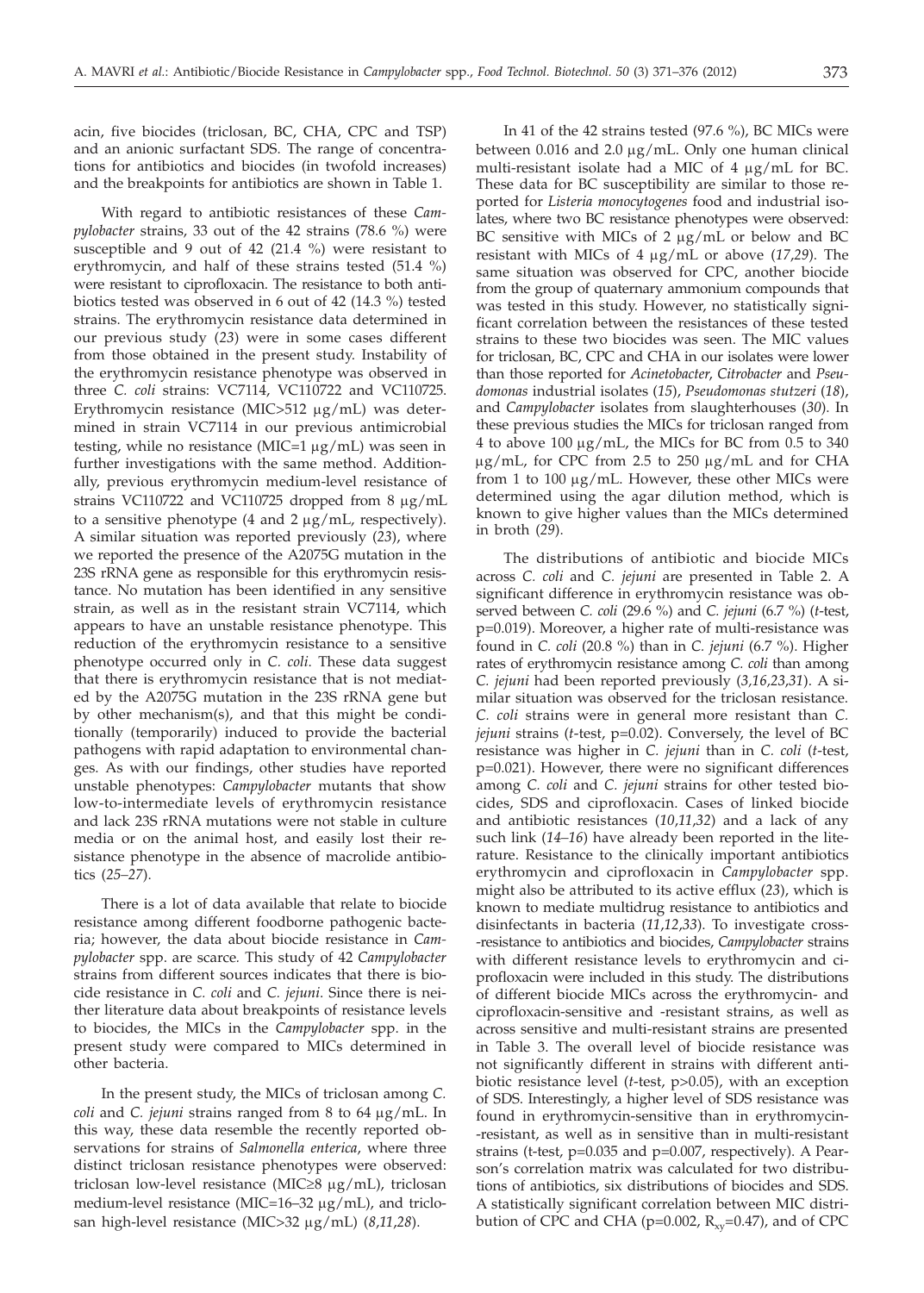| Biocide/antibiotic               |                  |                |                  |                  |                  | Distribution of MIC/% |                  |              |                  |                  |         |
|----------------------------------|------------------|----------------|------------------|------------------|------------------|-----------------------|------------------|--------------|------------------|------------------|---------|
| $\gamma$ (triclosan)/(µg/mL)     | $\,8\,$          | 16             | 32               | 64               |                  |                       |                  |              |                  |                  |         |
| C. coli                          | $\boldsymbol{0}$ | 14.8           | 59.3             | 25.9             |                  |                       |                  |              |                  |                  |         |
| C. jejuni                        | 13.3             | 33.3           | 46.7             | 6.7              |                  |                       |                  |              |                  |                  |         |
| total                            | $4.8\,$          | 21.4           | 54.8             | 19               |                  |                       |                  |              |                  |                  |         |
| $\gamma(BC)/(\mu g/mL)$          | 0.016            | 0.063          | 0.25             | $0.5\,$          | $\mathbf{1}$     | $\overline{2}$        | $\,4$            |              |                  |                  |         |
| C. coli                          | $\overline{0}$   | 3.7            | 28.6             | 44.4             | 22.2             | $\overline{0}$        | $\boldsymbol{0}$ |              |                  |                  |         |
| C. jejuni                        | 6.7              | 6.7            | $\boldsymbol{0}$ | 6.7              | 60               | 13.3                  | 6.7              |              |                  |                  |         |
| total                            | 2.4              | $4.8\,$        | 19               | 31               | 35.7             | $4.8\,$               | $2.4\,$          |              |                  |                  |         |
| $\gamma$ (CPC)/(µg/mL)           | 0.25             | 0.5            | $1\,$            | $\sqrt{2}$       | $\sqrt{4}$       |                       |                  |              |                  |                  |         |
| C. coli                          | $7.4\,$          | 37             | 22.2             | 29.6             | 3.7              |                       |                  |              |                  |                  |         |
| C. jejuni                        | 13.3             | 13.3           | 26.7             | 46.7             | $\boldsymbol{0}$ |                       |                  |              |                  |                  |         |
| total                            | 9.5              | 28.6           | 23.8             | 35.7             | 2.4              |                       |                  |              |                  |                  |         |
| $\gamma$ (CHA)/(µg/mL)           | 0.063            | 0.125          | 0.25             | $0.5\,$          | $\mathbf{1}$     | $\sqrt{2}$            |                  |              |                  |                  |         |
| C. coli                          | $3.7\,$          | 18.5           | 37               | 33.3             | 3.7              | 3.7                   |                  |              |                  |                  |         |
| C. jejuni                        | $\boldsymbol{0}$ | 20             | 40               | 33.3             | 6.7              | $\overline{0}$        |                  |              |                  |                  |         |
| total                            | 2.4              | 19             | 38.1             | 33.3             | 4.8              | 2.4                   |                  |              |                  |                  |         |
| $\gamma(TSP)/(mg/mL)$            | $\sqrt{2}$       | $\overline{4}$ | 8                | 16               |                  |                       |                  |              |                  |                  |         |
| C. coli                          | $\boldsymbol{0}$ | 3.7            | 55.6             | 37               |                  |                       |                  |              |                  |                  |         |
| C. jejuni                        | 6.7              | $20\,$         | 55.3             | 26.7             |                  |                       |                  |              |                  |                  |         |
| total                            | $2.4\,$          | 9.5            | 54.8             | 33.3             |                  |                       |                  |              |                  |                  |         |
| $\gamma$ (SDS)/(µg/mL)           | 128              | 256            | 512              | 1024             |                  |                       |                  |              |                  |                  |         |
| C. coli                          | 3.1              | 55.5           | 25.9             | 14.8             |                  |                       |                  |              |                  |                  |         |
| C. jejuni                        | 6.7              | 40             | 53.3             | $\boldsymbol{0}$ |                  |                       |                  |              |                  |                  |         |
| total                            | $4.8\,$          | 50             | 35.7             | 9.5              |                  |                       |                  |              |                  |                  |         |
| $\gamma$ (erythromycin)/(µg/mL)  | 0.125            | 0.25           | 0.5              | $\mathbf{1}$     | $\sqrt{2}$       | $\,4$                 | 512              | 1024         |                  |                  |         |
| C. coli                          | 11.1             | 11.1           | 14.8             | 14.8             | 14.8             | $\mathbf{1}$          | 11.1             | 18.5         |                  |                  |         |
| C. jejuni                        | 6.7              | 13.3           | 53.3             | 20               | $\boldsymbol{0}$ | $\overline{0}$        | 6.7              | $\mathbf{0}$ |                  |                  |         |
| total                            | 9.5              | 11.9           | 28.6             | 16.6             | 4                | $\mathbf{1}$          | 9.5              | 11.9         |                  |                  |         |
| $\gamma$ (ciprofloxacin)/(µg/mL) | 0.063            | 0.125          | 0.25             | $\mathbf{1}$     | $\overline{2}$   | $\overline{4}$        | $\,8\,$          | 16           | 32               | 64               | 128     |
| C. coli                          | $4.5\,$          | 13.6           | 13.6             | $\boldsymbol{0}$ | $\boldsymbol{0}$ | 9.1                   | 4.5              | 22.7         | 22.7             | $4.5\,$          | $4.5\,$ |
| C. jejuni                        | $\boldsymbol{0}$ | 20             | 13.3             | 13.3             | 6.7              | 6.7                   | $20\,$           | 13.3         | $\boldsymbol{0}$ | $\boldsymbol{0}$ | 6.7     |
| total                            | 2.7              | 16.2           | 13.5             | 5.4              | 2.7              | $8.1\,$               | 10.8             | 18.9         | 13.5             | 2.7              | 5.4     |

Table 2. The distribution of MICs of biocides tested in *C. coli* and *C. jejuni*

Table 3. The distribution of MICs of biocides tested in antibiotic-sensitive, antibiotic*-*resistant and multi-resistant *Campylobacter* strains

| Biocide                               | Distribution of $MIC/$ % |              |      |      |      |                |                |
|---------------------------------------|--------------------------|--------------|------|------|------|----------------|----------------|
| $\gamma(\text{triclosan})/(\mu g/mL)$ | 8                        | 16           | 32   | 64   |      |                |                |
| erythromycin-sensitive                | 3                        | 27.3         | 51.5 | 18.2 |      |                |                |
| erythromycin-resistant                | 11.1                     | $\mathbf{0}$ | 66.7 | 22.2 |      |                |                |
| ciprofloxacin-sensitive               | 5.6                      | 33.3         | 38.9 | 16.7 |      |                |                |
| ciprofloxacin-resistant               | 5.3                      | 10.5         | 57.9 | 26.3 |      |                |                |
| sensitive                             | 6.7                      | 40           | 40   | 13.3 |      |                |                |
| multi-resistant                       | 16.7                     | $\mathbf{0}$ | 66.7 | 16.7 |      |                |                |
| $\gamma(BC)/(\mu g/mL)$               | 0.016                    | 0.063        | 0.25 | 0.5  | 1    | $\overline{2}$ | $\overline{4}$ |
| erythromycin-sensitive                | 3                        | 3            | 18.2 | 33.3 | 36.4 | 6.1            | $\theta$       |
| erythromycin-resistant                | $\mathbf{0}$             | 11.1         | 22.2 | 22.2 | 33.3 | $\overline{0}$ | 11.1           |
| ciprofloxacin-sensitive               | 5.6                      | 5.6          | 11.1 | 27.8 | 38.9 | 11.1           | $\theta$       |
| ciprofloxacin-resistant               | $\mathbf{0}$             | 5.3          | 21.1 | 26.3 | 42.1 | $\overline{0}$ | 5.3            |
| sensitive                             | 6.7                      | 6.7          | 6.7  | 26.7 | 40   | 13.3           | $\theta$       |
| multi-resistant                       | $\boldsymbol{0}$         | 16.7         | 16.7 | 16.7 | 33.3 | $\overline{0}$ | 16.7           |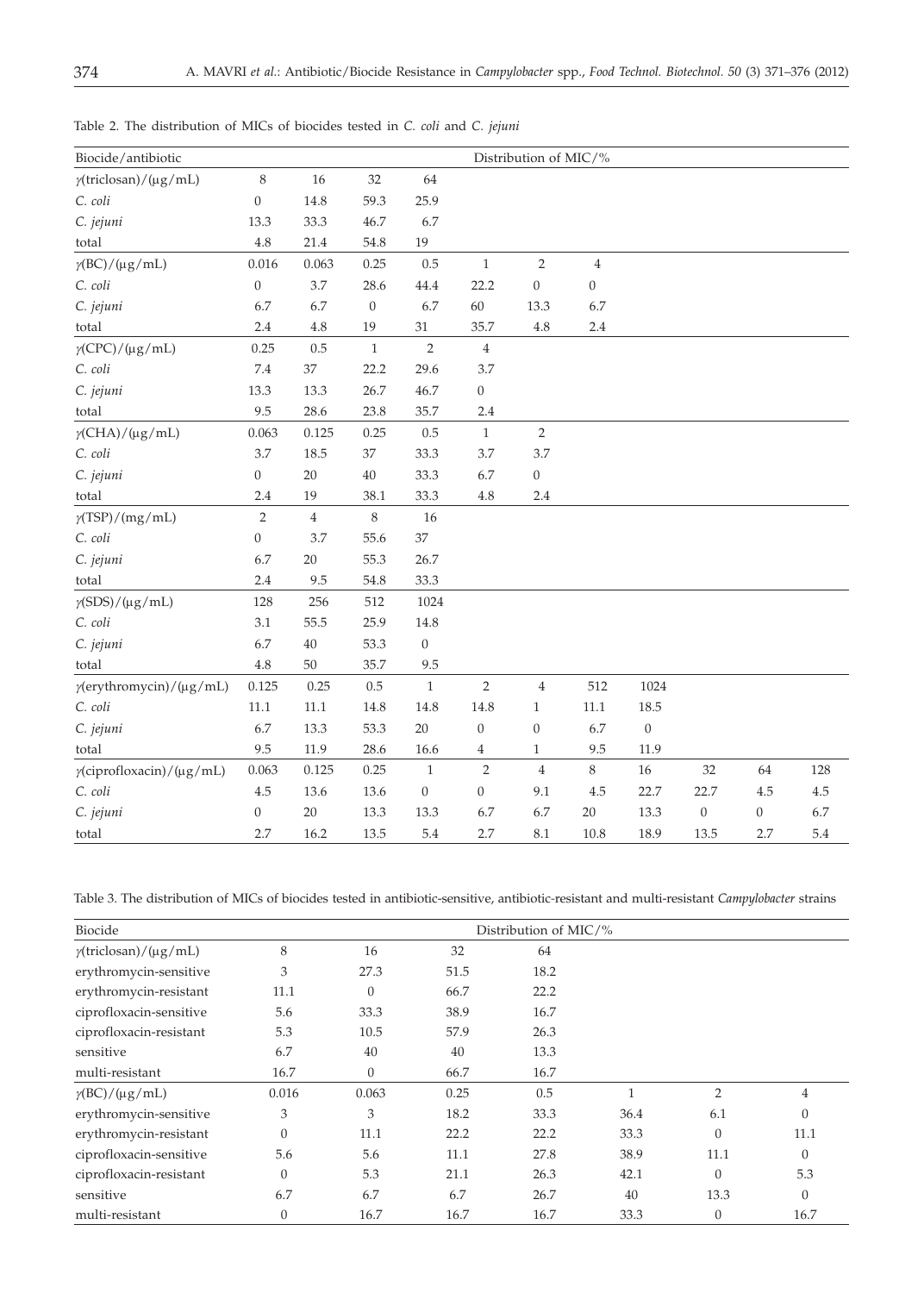| Biocide                 | Distribution of MIC/% |                |                  |                  |                  |                  |  |
|-------------------------|-----------------------|----------------|------------------|------------------|------------------|------------------|--|
| $\gamma$ (CPC)/(µg/mL)  | 0.25                  | 0.5            | $\mathbf{1}$     | $\overline{2}$   | $\overline{4}$   |                  |  |
| erythromycin-sensitive  | 9.1                   | 30.3           | 18.2             | 39.4             | 3                |                  |  |
| erythromycin-resistant  | 11.1                  | 22.2           | 44.4             | 22.2             | $\overline{0}$   |                  |  |
| ciprofloxacin-sensitive | 16.7                  | 33.3           | 5.6              | 44.4             | $\boldsymbol{0}$ |                  |  |
| ciprofloxacin-resistant | 5.3                   | 15.8           | 42.1             | 36.8             | $\theta$         |                  |  |
| sensitive               | 13.3                  | 33.3           | 6.7              | 46.7             | $\mathbf{0}$     |                  |  |
| multi-resistant         | $\overline{0}$        | 16.7           | 66.7             | 16.7             | $\overline{0}$   |                  |  |
| $\gamma$ (CHA)/(µg/mL)  | 0.063                 | 0.125          | 0.25             | 0.5              | $\mathbf{1}$     | $\overline{2}$   |  |
| erythromycin-sensitive  | 3                     | 18.2           | 33.3             | 39.4             | 3                | 3                |  |
| erythromycin-resistant  | $\theta$              | 22.2           | 55.6             | 22.2             | $\overline{0}$   | $\mathbf{0}$     |  |
| ciprofloxacin-sensitive | $\mathbf{0}$          | 16.7           | 33.3             | 44.4             | 5.6              | $\mathbf{0}$     |  |
| ciprofloxacin-resistant | 5.3                   | 21.1           | 47.3             | 21.1             | 5.3              | $\boldsymbol{0}$ |  |
| sensitive               | $\boldsymbol{0}$      | 13.3           | 46.7             | 33.3             | 6.7              | $\boldsymbol{0}$ |  |
| multi-resistant         | $\mathbf{0}$          | 16.7           | 66.7             | 16.7             | $\overline{0}$   | $\theta$         |  |
| $\gamma(TSP)/(mg/mL)$   | $\overline{2}$        | $\overline{4}$ | 8                | 16               |                  |                  |  |
| erythromycin-sensitive  | 3                     | 9.1            | 51.5             | 36.4             |                  |                  |  |
| erythromycin-resistant  | $\mathbf{0}$          | 11.1           | 66.7             | 22.2             |                  |                  |  |
| ciprofloxacin-sensitive | 5.6                   | 11.1           | 66.7             | 16.7             |                  |                  |  |
| ciprofloxacin-resistant | $\boldsymbol{0}$      | 5.3            | 47.4             | 47.4             |                  |                  |  |
| sensitive               | 6.7                   | 6.7            | 66.7             | 13.3             |                  |                  |  |
| multi-resistant         | $\mathbf{0}$          | $\Omega$       | 66.7             | 33.3             |                  |                  |  |
| $\gamma$ (SDS)/(µg/mL)  | 128                   | 256            | 512              | 1024             |                  |                  |  |
| erythromycin-sensitive  | 6.1                   | 42.4           | 39.4             | 12.1             |                  |                  |  |
| erythromycin-resistant  | $\boldsymbol{0}$      | 77.8           | 22.2             | $\boldsymbol{0}$ |                  |                  |  |
| ciprofloxacin-sensitive | 5.6                   | 33.3           | 50               | 11.1             |                  |                  |  |
| ciprofloxacin-resistant | 5.3                   | 68.4           | 21.1             | 5.3              |                  |                  |  |
| sensitive               | 6.7                   | 33.3           | 46.7             | 13.3             |                  |                  |  |
| multi-resistant         | $\boldsymbol{0}$      | 100            | $\boldsymbol{0}$ | $\boldsymbol{0}$ |                  |                  |  |

and TSP (p=0.014,  $R_{xy}$ =0.376) was observed. Another correlation was seen for triclosan and BC (p=0.048,  $R_{xy}$ =  $-0.307$ ) and for ciprofloxacin and SDS (p=0.05, R<sub>yy</sub>= $-0.307$ ). No statistically significant correlation was observed between antibiotic and biocide MICs.

### **Conclusion**

The results of our study demonstrate that there is antimicrobial resistance among thermotolerant *Campylobacter* spp. Higher rates of erythromycin resistance were found among *C. coli* than *C. jejuni* isolates*,* which is in agreement with previously published data (*3,16,23*). A similar situation was observed for triclosan resistance. A comparison of our data on erythromycin resistance in *Campylobacter* spp. in this and our previous study (*23*) indicates the appearance of unstable resistance to erythromycin among *C. coli* that is not mediated by mutations in 23S rRNA. Therefore, the erythromycin resistance is also mediated by other mechanism(s). As erythromycin is an antibiotic of choice for the treatment of clinical campylobacteriosis, this temporarily induced mechanism might greatly compromise the effectiveness of such antibiotic treatment, which could cause a serious public health problem. The present study does not provide evidence to confirm that tolerance to biocides is connected to antibiotic resistance in *Campylobacter* spp. Findings obtained in the present study and the reported occurrence of cross- -resistance to disinfectants and antibiotics among pathogens, and to common resistance mechanisms, like non- -specific active efflux (*4*,*11*,*31*,*33*), indicate the need to further monitor the prevalence of antibiotic resistance and biocide resistance of zoonotic bacteria in food, animals and humans. The data obtained in such comprehensive epidemiological studies should contribute to better traceability and understanding of the phenomenon of biocide and antibiotic resistance, and the links between them, and they would highlight the need for prudent use of antimicrobials in different areas of work, including the food production chain.

#### *Acknowledgements*

We are grateful to the Ministry of Higher Education, Science and Technology of the Republic of Slovenia for financial support of the project, especially for PhD grants to M.K. and A.M. that have allowed their studies of *Campylobacter* spp. We also thank Dr F. Hilbert, VUW, Vienna, Austria, Dr L. Herman, ILVO, Melle, Belgium, Dr M. Bujko, IVZ Ljubljana, Slovenia, Dr M Lušicky, IPH Maribor, Slovenia and Dr S. Uzunović-Kamberović, IPH, Zenica, Bosnia and Herzegovina for some of the *Campylobacter* strains used in the present study.